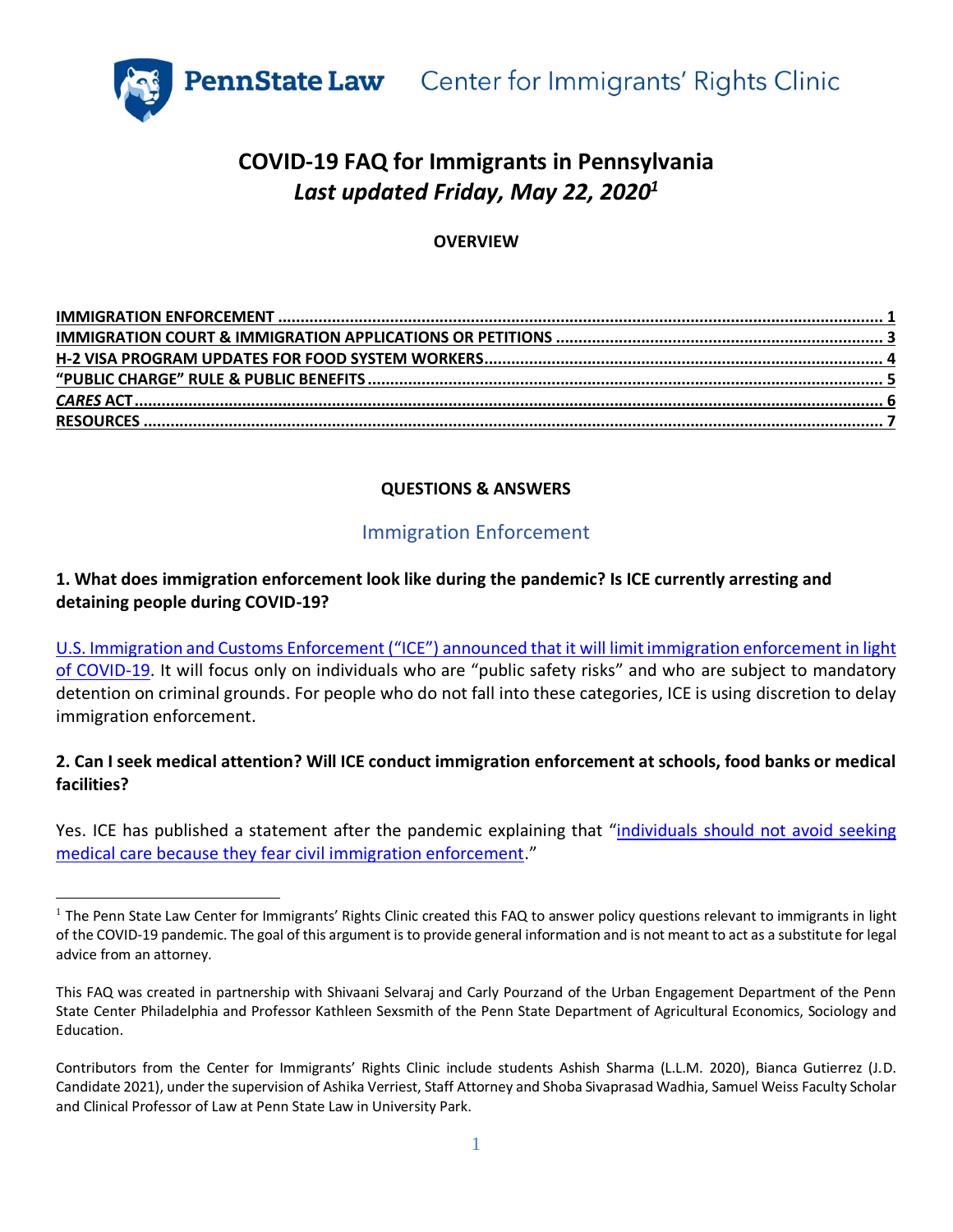ICE has also published a list of "[sensitive locations,](https://www.ice.gov/ero/enforcement/sensitive-loc)" where it will not conduct enforcement operations. ICE will only conduct enforcement operations in sensitive locations if there are exigent circumstances, if other law enforcement actions have led officers to the sensitive location, or if prior approval was obtained.

[Sensitive locations include, but are not limited to:](https://www.ice.gov/ero/enforcement/sensitive-loc)

- **Medical treatment and health care facilities** (emergency care facilities, urgent care facilities, hospitals, doctor's offices, or health clinics);
- **Schools** (daycares, pre-schools/early learning programs, primary schools, secondary schools, colleges, universities, educated-related activities or events, school bus stops);
- **Places of worship** (churches, synagogues, mosques and temples);
- Religious or civil ceremonies (such as funerals or weddings); and
- Public demonstration (such as a march, rally or parade).

### **3. What does immigration enforcement look like in Philadelphia?**

[Philadelphia is a city of immigrants and welcomes all individuals, regardless of citizenship or immigration status.](https://www.phila.gov/2018-01-08-immigration-policies/) As described in Question 1, ICE will limit immigration enforcement in light of COVID-19.

#### **4. Where is ICE detaining people in PA?**

The [main immigration detention centers in Pennsylvania](https://www.ice.gov/detention-facilities#wcm-survey-target-id) are:

- York County Prison
- Pike County Correctional Facility
- Clinton County Correctional Facility
- Berks County Residential Center

#### **5. Has anyone in immigration detention in Pennsylvania tested positive for COVID-19?**

Yes, 23 [detainees in Pennsylvania immigration detention have tested positive for COVID-19.](https://www.ice.gov/coronavirus) 22 detainees in Pike County Correctional Facility and 1 detainee in York County Prison have tested positive. There are 44 confirmed cases of ICE employees in detention facilities, but none in Pennsylvania.

[According to its website,](https://www.ice.gov/coronavirus) ICE is administering tests for detainees that show symptoms and following protocol provided by the Center for Disease Control and Prevention. Most detainees are tested at the detention facilities while others are sent to a local hospital for further treatment.

#### **6. How does ICE protect detainees from COVID-19?**

[According to its website,](https://www.ice.gov/coronavirus) ICE provides personal protective equipment, N95 masks, and soap and sanitizer to protect the staff and patients. Detainees may make medical appointments, but detainees with symptoms of COVID-19 must wear a mask to medical appointments.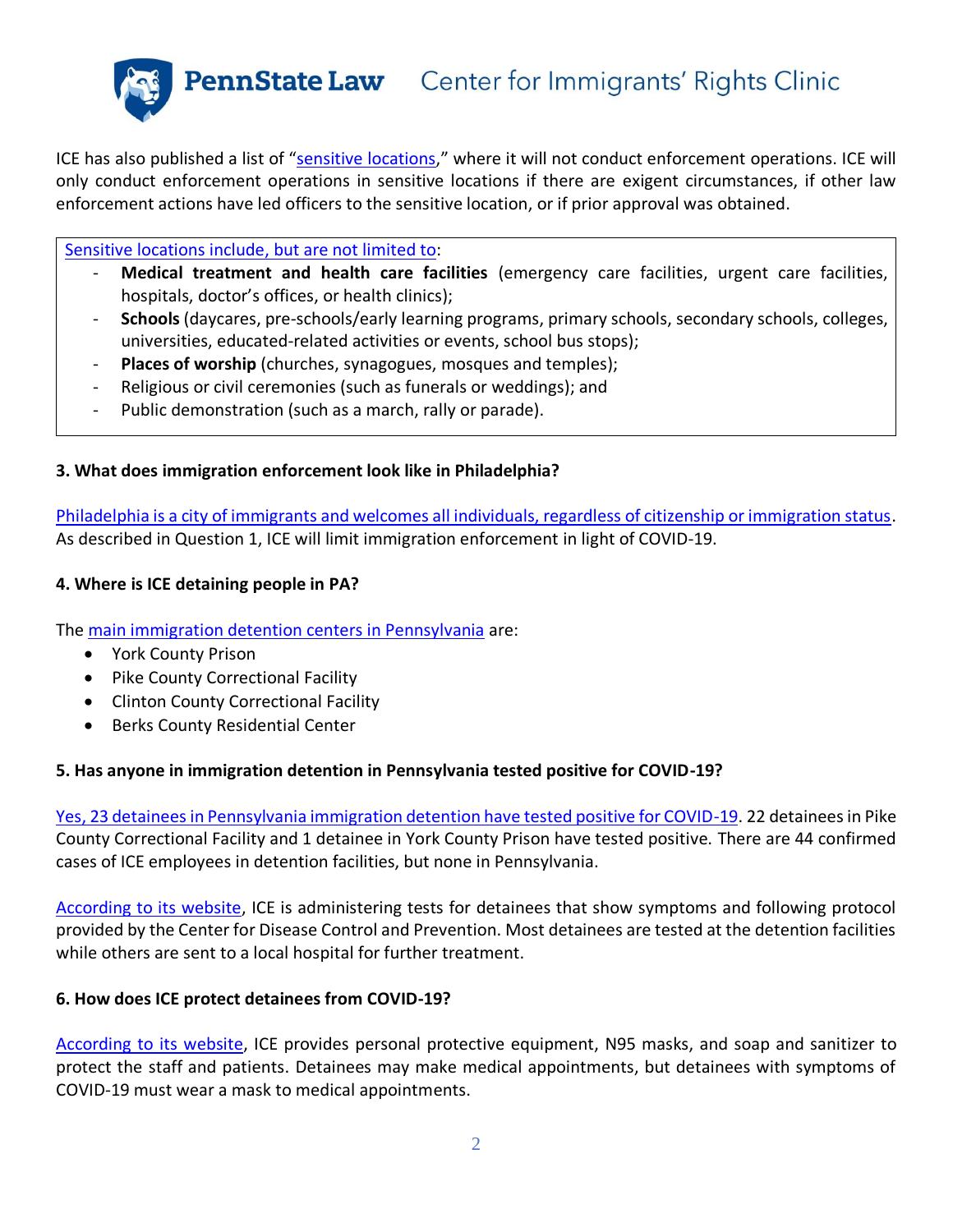

According to ICE, if a detainee shows symptoms of COVID-19, ICE isolates the detainee in a single room or in a group, depending on the available space. If the detainee requires a higher level of monitoring, ICE may take the detainee to a hospital.

#### **7. Will someone who shows symptoms of COVID-19 or tests positive be released from immigration custody?**

[ICE has released over 900 higher-risk detainees after evaluating their immigration history, criminal record,](https://www.ice.gov/coronavirus)  [potential threat to public safety, flight risk, and national security concerns.](https://www.ice.gov/coronavirus) ICE is applying the same method to evaluate other vulnerable people in custody and while making custody decisions for new arrestees. Additionally, [192 detainees](https://www.ice.gov/coronavirus) have been released as a result of court orders.

#### <span id="page-2-0"></span>Nearly 30,000 people [remain in immigration detention in the United States.](https://www.ice.gov/detention-management)

## Immigration Court & Immigration Applications or Petitions

#### **8. Are the immigration courts open?**

Because of COVID-19, [some immigration courts are still open and others](https://www.justice.gov/eoir/eoir-operational-status-during-coronavirus-pandemic) have temporarily closed.

The Philadelphia Immigration Court (located on 900 Market Street, Suite 504) is open for filings and for detained hearings only. The York Immigration Court (located on 3400 Concord Road, Suite #2) is open.

#### **9. I am scheduled for a hearing at immigration court. What should I do?**

[According to the Executive Office of Immigration Review \("EOIR"\), all non](https://www.justice.gov/eoir/eoir-operational-status-during-coronavirus-pandemic)-detained hearings scheduled through [June 12, 2020 have been postponed.](https://www.justice.gov/eoir/eoir-operational-status-during-coronavirus-pandemic)

#### *If you're unsure whether you have a hearing coming up…*

- You may call the automated immigration court information system: **[1-800-898-7180](https://www.justice.gov/eoir/customer-service-initiatives)** to get information on the next hearing date, time, and location as well as case processing [information](https://www.justice.gov/eoir/customer-service-initiatives)**.** However, according to EOIR, this hotline may not be [updated](https://www.justice.gov/eoir/eoir-operational-status-during-coronavirus-pandemic) because of changes due to the coronavirus. To use the hotline, you will need your alien registration number which begins with the letter "A" and is followed by an 8- or 9- digit number.
- You should also check out the online webpage EOIR Operational Status During [Coronavirus](https://www.justice.gov/eoir/eoir-operational-status-during-coronavirus-pandemic) Pandemic for specific information about your hearing.

#### *If your home address has recently changed…*

• You should make sure that the immigration court has your new address. You can fill out a "change of address" form and mail it to the court. For more information, see [here.](https://www.justice.gov/eoir/form-eoir-33-eoir-immigration-court-listing#Pennsylvania)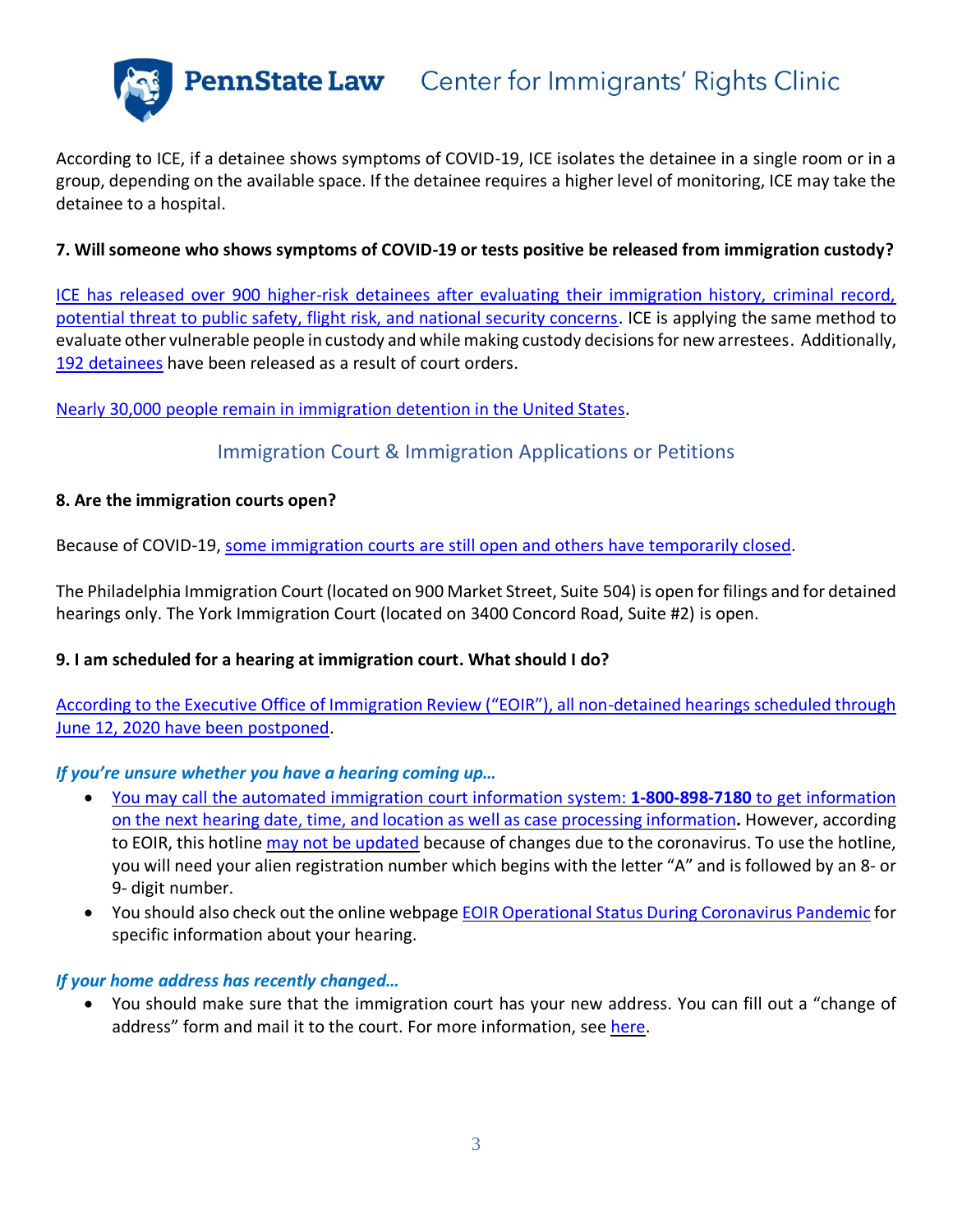#### **10. I am scheduled for an interview at U.S. Citizenship and Immigration Services. What should I do?**

On March 18, 2020, [the U.S. Citizenship and Immigration Services](https://www.uscis.gov/about-us/uscis-response-covid-19) ("USCIS") temporarily suspended routine in[person services through at least June](https://www.uscis.gov/about-us/uscis-response-covid-19) 3 due to COVID-19. USCIS is still processing applications like visa applications, extensions of status, and applications for employment authorization which do not require interviews or other personal contact. USCIS will automatically reschedule appointments and interviews impacted by COVID-19.

USCIS also states that it [will provide emergency services for limited situations.](https://www.uscis.gov/about-us/uscis-response-covid-19) If you think you need emergency services, you can contact USCIS [here.](https://www.uscis.gov/contactcenter)

#### **11. I have already submitted my immigration application or petition with USCIS. What happens now?**

**If your application is pending with USCIS,** check the case statu[s online](https://egov.uscis.gov/casestatus/landing.do) with the receipt number that was mailed to you after you filed your application.

For pending asylum applications, you can contact the asylum offices by phone, mail or e-mail. The contact information for each asylum office can be found [here.](https://egov.uscis.gov/office-locator/#/asy)

To find out how long it will take for a decision to be made on your application or petition, check [here.](https://egov.uscis.gov/processing-times/)

#### **12. I have not submitted my immigration application or petition with USCIS, but I need to. What should I do?**

<span id="page-3-0"></span>You can still file your application or petition by [mail](https://www.uscis.gov/forms) or [online.](https://www.uscis.gov/forms/file-online) If you are subject to a filing deadline, such as for asylum, you should still file your application by the deadline.

#### H-2 Visa Program Updates for Food System Workers

#### **13. I am an agricultural worker on an H-2A visa. What updates have been made to the H-2A visa program?**

The administration has made several changes to the H-2A program to provide more flexibility for H-2A employers. [Under a new temporary rule,](https://www.uscis.gov/about-us/uscis-response-covid-19) H-2A visa holders currently in the United States may be able to start working for a new employer once USCIS receives the H-2A petition from that employer. The new rule also allows certain H-2A workers to extend their stay in the United States beyond the three-year limitation.

#### **14. I am a non-agricultural worker on an H-2B visa. What updates have been made to the H-2B visa program?**

The administration has made several changes to the H-2B program to provide more flexibility for H-2B employers. [Under a new temporary rule,](https://www.uscis.gov/news/news-releases/dhs-offers-flexibilities-increase-food-security-stabilize-us-supply-chain-during-covid-19) H-2B visa holders currently in the United States and essential to the food supply chain may be able to start working for a new employer while the employer's H-2B petition on behalf of that visa holder is pending before USCIS. The new rule also allows certain H-2B visa holders to extend their stay in the United States beyond the three-year limitation.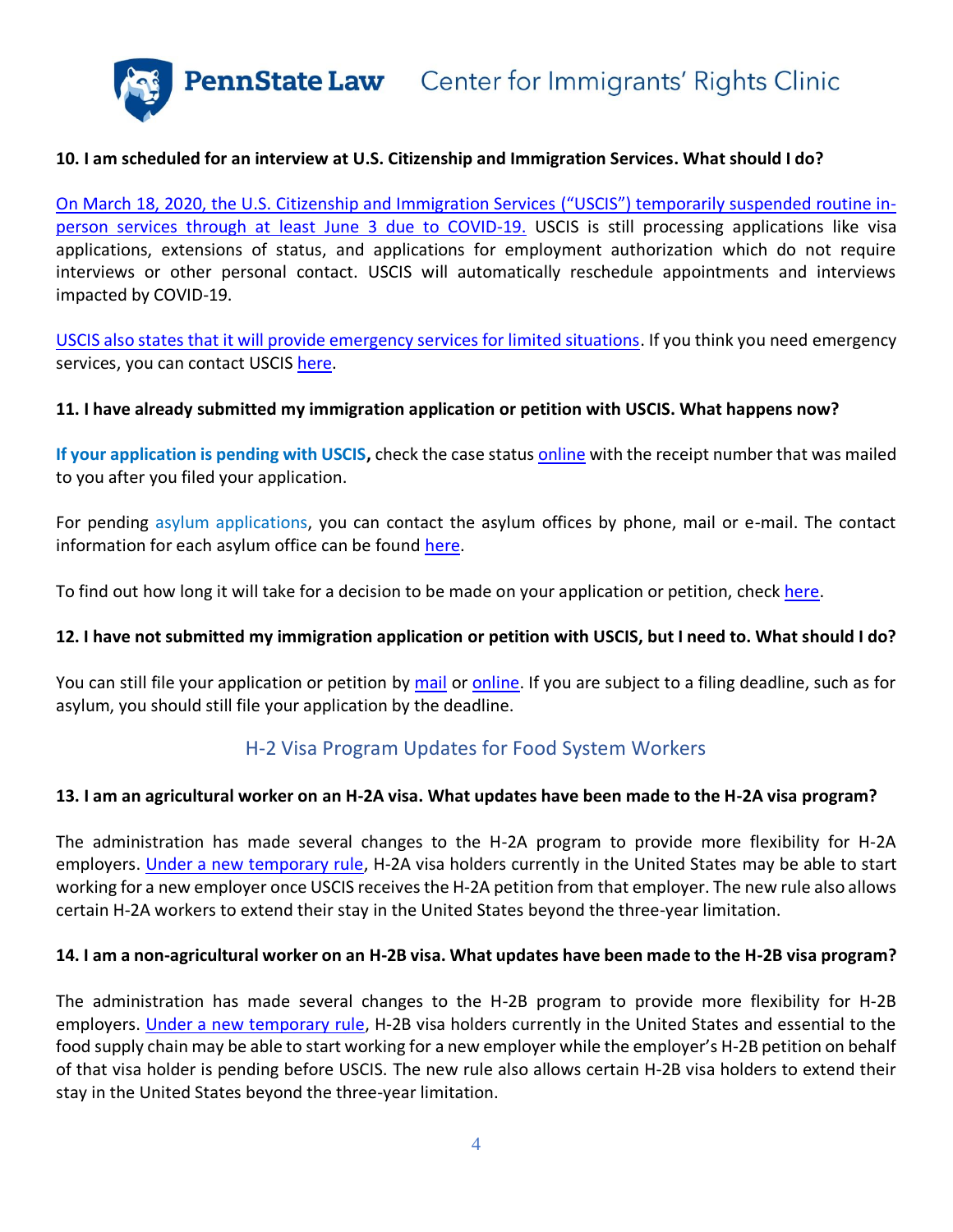## "Public Charge" Rule & Public Benefits

#### <span id="page-4-0"></span>**15. What is the "Public Charge" rule?**

[On February 24, 2020, DHS implemented a new rule that](https://www.uscis.gov/news/public-charge-fact-sheet) defines "public charge" as a noncitizen who has received public benefits (as defined by the rule) for more than 12 months [within any 36-month period.](https://www.uscis.gov/news/public-charge-fact-sheet) These applicants may be inadmissible to the United States.

[The public charge rule largely impacts those seeking admission as a lawful permanent resident \(green card\).](https://www.uscis.gov/news/public-charge-fact-sheet) The rule does not apply to U.S. citizens, refugees, asylees, certain T & U nonimmigrant visa holders and certain selfpetitioners under the Violence Against Women Act.

When deciding whether a noncitizen is a "public charge," USCIS [and the Department of State \(DOS\) will consider](https://www.uscis.gov/news/public-charge-fact-sheet)  [certain public benefits.](https://www.uscis.gov/news/public-charge-fact-sheet) These public benefits include housing and nutrition programs, including federally funded Medicaid, SNAP benefits (formerly known as food stamps), and Section 8 housing benefits.

[In light of COVID-19, the USCIS announced that COVID-19 testing](https://www.uscis.gov/green-card/green-card-processes-and-procedures/public-charge) and treatment will not be considered for the "public c[harge" rule](https://www.uscis.gov/green-card/green-card-processes-and-procedures/public-charge).

[The chart below breaks down which public benefits USCIS will consider.](https://www.uscis.gov/green-card/green-card-processes-and-procedures/public-charge)

| <b>USCIS considers these benefits</b>                                                                                                                                                                                                                                                                                                                                                                                                                          | USCIS does not consider these benefits                                                                                                                                                                                                                                                                                                                                                                                                                                                                                                                                                               |
|----------------------------------------------------------------------------------------------------------------------------------------------------------------------------------------------------------------------------------------------------------------------------------------------------------------------------------------------------------------------------------------------------------------------------------------------------------------|------------------------------------------------------------------------------------------------------------------------------------------------------------------------------------------------------------------------------------------------------------------------------------------------------------------------------------------------------------------------------------------------------------------------------------------------------------------------------------------------------------------------------------------------------------------------------------------------------|
| Any federal, state, local cash assistance for<br>income maintenance;<br>Supplemental Security Income;<br>Temporary Assistance for Needy Families;<br>Federal, State, local, or tribal cash benefit<br>programs for income maintenance;<br>Supplemental Nutrition Assistance Program<br>(formerly called Food Stamps);<br>Section 8 Housing Assistance;<br>Section 8 Project-Based Rental Assistance;<br>Public Housing; or<br><b>Federally funded Medicaid</b> | Filing for unemployment;<br>$\bullet$<br>Emergency medical assistance;<br>Disaster relief;<br>National school lunch programs;<br>٠<br>The Special Supplemental Nutrition Program<br>$\bullet$<br>for Women, Infants, and Children;<br>The Children's Health Insurance Program;<br>Subsidies for foster care and adoption;<br>$\bullet$<br>Government-subsidized student and<br>mortgage loans;<br>Energy assistance;<br>٠<br>Food pantries and homeless shelters;<br><b>Head Start</b><br>Certain Medicaid benefits, including for<br>$\bullet$<br>treatment of an "emergency medical<br>condition." |

For a full list of details on applicability and exemptions, see [here.](https://www.uscis.gov/green-card/green-card-processes-and-procedures/public-charge)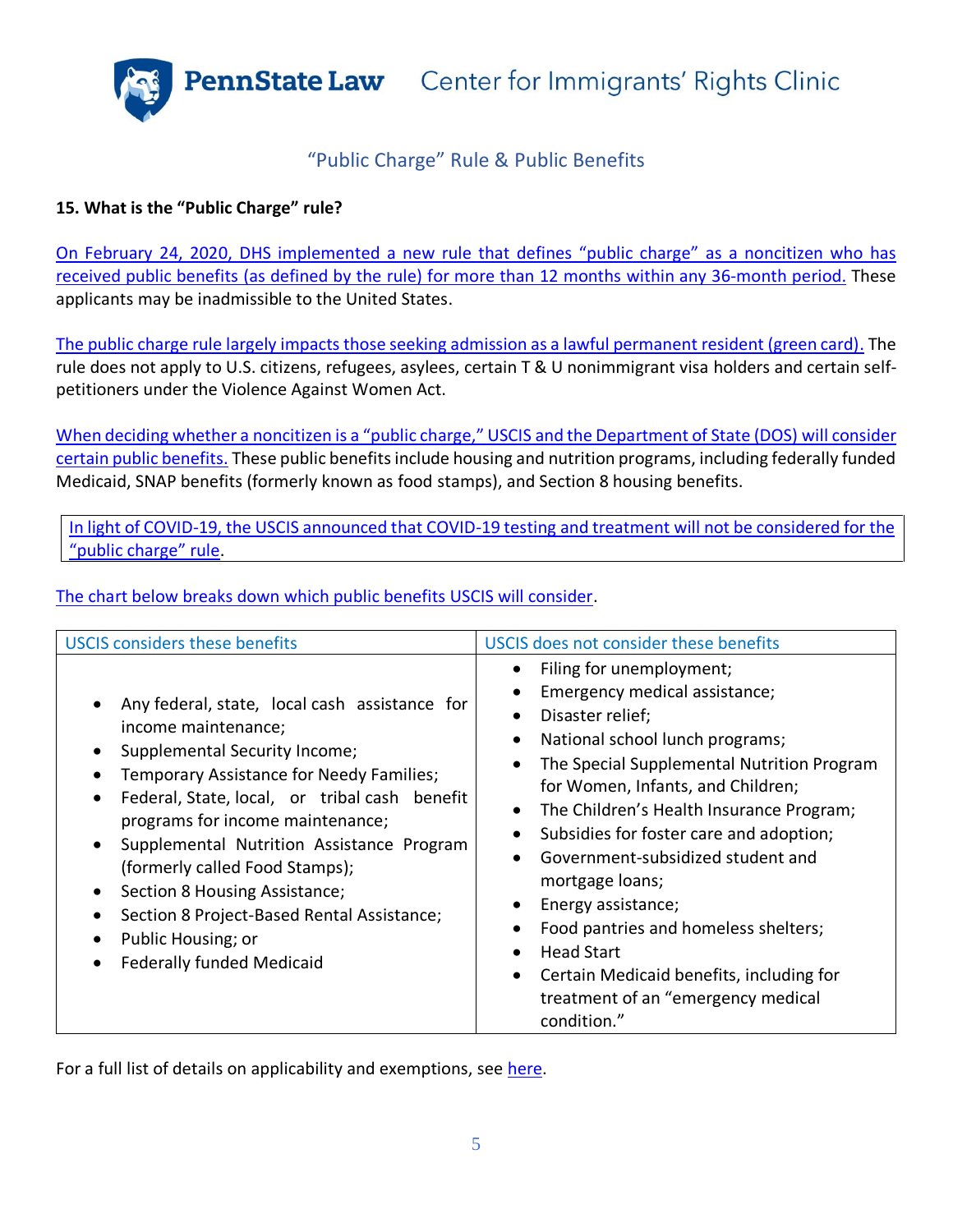## *CARES* Act

#### <span id="page-5-0"></span>**16. Who is eligible for a stimulus check under the CARES Act?**

In response to COVID-[19, Congress passed a relief package called CARES Act \("Coronavirus Aid, Relief, and](https://www.congress.gov/bill/116th-congress/house-bill/748/text#toc-H2040EA1CEA4340D399582A1C24055660)  [Economic Security Act"\)](https://www.congress.gov/bill/116th-congress/house-bill/748/text#toc-H2040EA1CEA4340D399582A1C24055660) to provide health and financial assistance to individuals, families and businesses affected by the pandemic.

[You may receive a stimulus check](https://www.irs.gov/coronavirus/economic-impact-payment-information-center) if you (1) are a U.S. citizen, permanent resident or [qualifying resident alien;](https://www.irs.gov/individuals/international-taxpayers/determining-alien-tax-status) (2) cannot be claimed as a dependent on someone else's return; (3) have a Social Security number that is valid for employment; and (4) have adjusted gross income below an amount based on your filing status and the number of your qualifying children.

[You are a lawful permanent resident if you have](https://www.irs.gov/individuals/international-taxpayers/alien-residency-green-card-test) a green card.

You are a qualifying resident alien [if you are an international student or temporary worker](https://www.irs.gov/individuals/international-taxpayers/substantial-presence-test) who was physically [in the United States for enough days during the year.](https://www.irs.gov/individuals/international-taxpayers/substantial-presence-test)

You will not receive a stimulus check if you do not have a Social Security number or if you filed taxes jointly with someone who does not have a Social Security number.

If you meet the requirements above, [you can still get your stimulus check if you](https://www.irs.gov/coronavirus/economic-impact-payment-information-center) accept government benefits [such as social security income or Medicaid.](https://www.irs.gov/coronavirus/economic-impact-payment-information-center)

#### **17. Will accepting a stimulus check affect my application under the "public charge" rule?**

No. [Stimulus checks are not considered a "public benefit" under the "public charge" rule because they are a tax](https://www.uscis.gov/news/public-charge-fact-sheet)  [credit.](https://www.uscis.gov/news/public-charge-fact-sheet)

#### **18. Where can I find services?**

Many local or national nonprofit organizations offer benefits and services for immigrants. Here's a list of some trusted nonprofits in the Philadelphia area that can provide you with services or help you find services:

- [Community](https://clsphila.org/services/public-benefits/) Legal Services
- Justice at Work [\(Philadelphia](https://www.justiceatworklegalaid.org/) office)
- [Pennsylvania](https://paimmigrant.org/2020/04/pa-covid-19-resources/) Immigration and Citizenship Coalition
- [Nationalities](https://nscphila.org/) Service Center
- HIAS [Pennsylvania](https://hiaspa.org/)
- The Sheller Center for Social Justice at Temple [University](https://www2.law.temple.edu/csj/?_ga=2.142636085.1271705581.1589475008-770955688.1589475008) Beasley School of Law
- Villanova [Farmworker](https://www1.villanova.edu/villanova/law/clinic/prospclients/FarmworkerClinic.html) Legal Aid Clinic
- [PhilaPOSH](https://philaposh.org/)
- [Puentes](https://www.puentesdesalud.org/) de Salud